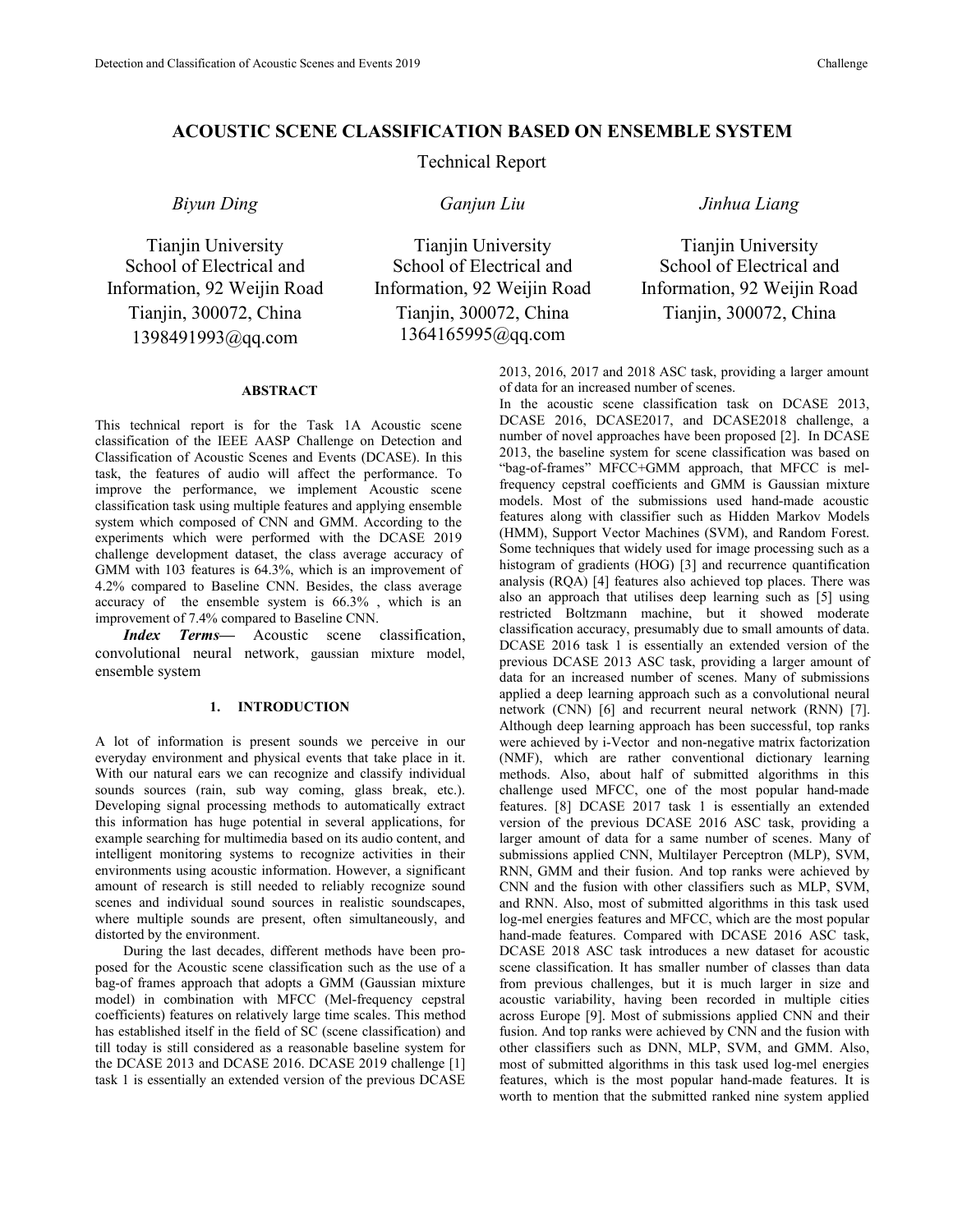Xception as classifier and log-mel energies as the input. The system didn't use any data augment methods and channels except mono. Besides, most top ranks submissions applied muti channels such as binaural, left, right and difference, also data augment methods such as mixup, block-mixing, and pitch shifting.

As can be seen from the results of the DCASE task in the past, most system that based on CNN obtained good performance. Deep learning technology is rapidly evolving every day and one of the most important research topics in the audio processing field at the moment.

This report describes our submissions for Task 1A – Acoustic Scene Classification (ASC) in the DCASE-2019 Challenge. The basic approach to building our final classifier is based on GMM and CNN using multiple features.The following sections describe the details of the proposed system and the experimental results and conclusions.

## **2. SYSTEM FRAMEWORK**

In this classification task, a segment of audio is classified into a single predefined class for single-label classification. The learning examples are audio segments with a single class components. The perception of these magnitudes is highly hou-<br>example of the constant of the constitution are speed of the tensor. In addition, perception of frequen annotated throughout. The annotations are encoded into target outputs which are used in the learning stage together with audio signals. In this case, classes are mutually exclusive. This condition is included into the neural network architecture by using output layer with softmax activation function, which will normalize outputted frame-level class presence probabilities to sum up to one. System block diagram of acoustic scene classification are shown in Fig. 1.

First, the datasets is split into disjoint training and testing sets. The training set is used to lead better-performing systems and the testing set is to provide more precise and reliable estimates of system performance. Then the features of training set is extracted and the single label corresponding to the audio segment is encoded into target outputs of acoustic scene classification model. The extracted feature set are applied to the training and testing stages.

In the training stage, the extracted features of the training set and the target outputs are input to the initial acoustic scene classification model. These are used to train the model and search for the optimal model that would separate the audio from different classes.

In the testing stage, we only need to extract the selected features in training stage, and input it to the acoustic scene classification model obtained through the training stage. Finally, the system performance is obtained by evaluating the outputs of testing stage.



Figure 1: System block diagram of acoustic scene classification.

### **2.1. Feature extraction**

The effectiveness of features determine the upper limits of the performance of the acoustic scene classification, and the classifier determines the extent to which performance approaches the upper limit. Therefore, feature extraction is vital importance in audio analysis of acoustic scene classification. In the audio analysis system, feature extraction can be utilized to transform the signal into a representation. It can represent the audio in a compact and non-redundant way requiring a small amount of memory and computational power.

Generally, the time domain features of a sound signal is not easy to interpret directly. It is nearly impossible to discriminate between sound scenes with most of the time domain features. Therefore, frequency-domain features and time-frequency domain features have been used to represent the sound signals that are more in line with the human perception [10].

Feature extraction incorporates a priori knowledge of acoustics, sound perception, or specific properties into an audio scene. The most common acoustic features are mel-band energies and MFCCs. They are based on the observation that human auditory perception focuses only on magnitudes of frequency components. The perception of these magnitudes is highly non-Following perception, these acoustic feature extraction techniques use non-linear representation for magnitudes including power spectra and logarithm, and nonlinear frequency scaling such as mel-frequency scaling. The non-linear frequency scaling is implemented using filter banks which integrate the spectrum at non-linearly spaced frequency ranges, with narrow band-pass filters at low frequencies and with larger bandwidth at higher frequencies. Mel-band energies and MFCCs provide a compact and smooth representation of the local spectrum, but neglect temporal changes in the spectrum over time, which are also required for the recognition of environmental sounds. According to [10], log-mel energies features get a good performance in acoustic scene classification task.

Submission is based on log-mel energies, MFCC, first derivative of MFCC (D-MFCC), second derivative of MFCC (DD-MFCC), Zero crossing rate (ZRC), Root mean square energy (RMSE), and Spectrum centroid.

# **2.2. Classifiers**

As described as section 1, we can see that the common classifiers for acoustic scene classification task include HMM, GMM, MLP, CNN, et al. GMM consists of a weighted mixture of K multivariate Gaussian distributions. HMM and GMM are widely used in audio applications. MLP is a forward-structured artificial neural network that maps a set of input vectors to a set of output vectors. It is the simplest and oldest "deep" model. And CNN is a class of deep, feedforward artificial neural networks, most commonly applied to analyzing visual imagery. In baseline system of Task1A, the CNN structure is shown in figure 2. There are 2 convolution layers and max-pooling in CNN. Maximum pooling is performed after each convolution layer. Zero padding is added before the convolution layer to make the most of the edge. There are 32 filters in the first layer and 64 filters in the second layer, and the size of convolution kernel is 3x3 each convolution filters. All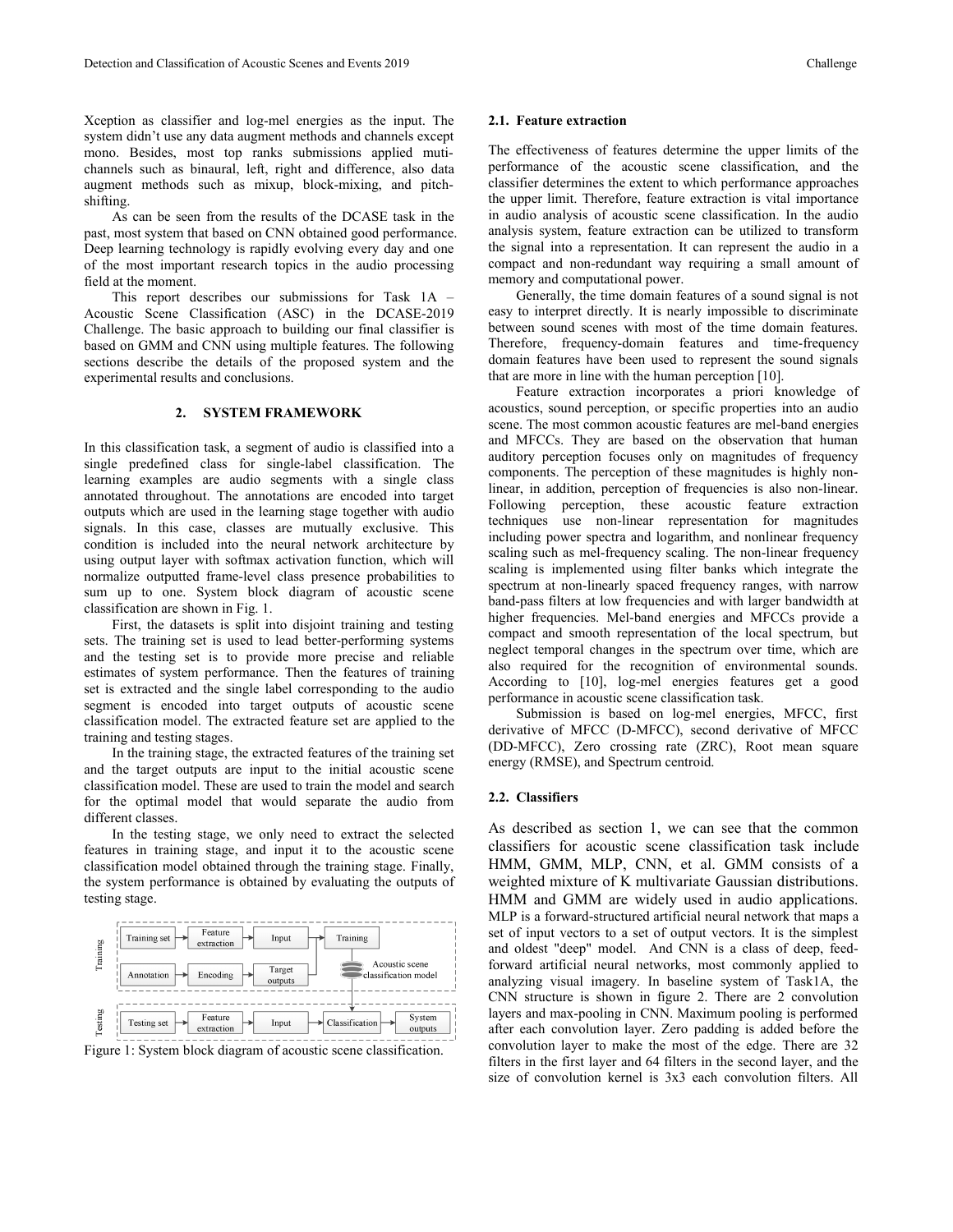convolution layers and pooling layers are with a stride of 1. The dropout layer is with the rate of 0.3 except for the last one.



Figure 2: The CNN structure in baseline system of Task1A

In addition to the CNN of the baseline system, we also use the classifier based on GMM, MLP and Xception.

## **3. EXPERIMENTAL RESULTS AND ANALYSIS**

### **3.1. Datasets**

For performance assessment, DCASE2019 dataset consists of recordings from 10 acoustic scenes, including airport, bus, metro, metro\_station, park, public\_square, street\_pedestrian, street pedestrian, shopping mall, tram, was used. The baseline data set is important in the comparison algorithm and in the study of the reproduction of results under various conditions. The experimental data set is from the dataset of DCASE2019, extending the TUT Urban Acoustic Scenes 2018 dataset with other 6 cities to a total of 12 large European cities. A total 1440 segments (2400 minutes of audio), recorded at 48 kHz with 24 bit resolution in stereo, were provided per scene and the length of the audio segments were 10 seconds. The dataset size is increased compare to 2018, but the length of each audio segment is same as  $2018$ .

### **3.2. Features**

In this work, different features are used in single and multichannel modes. All features are extracted from audio signals. We used the features in two modes, single-channel and 5-channels. In single channel mode, the audio signal is first converted to mono and single-channel features are extracted from it. In the 5-channels mode, five sets of features are extracted from the signal from 5-channels. Two feature sets from left (L) and right (R) channels, one from the subtraction of both channels (i.e.  $S = L - R$ ), and the last two feature sets respectively from the Harmonic and Percussive audio separated from mono channel via Harmonic-percussive source separation (HPSS). For HPSS, librosa [11] which is a Python package for music and audio analysis is used, and initial values are used for parameters. We use the features mergered by these 5 feature sets as a single input to the classifier. Here, the classifier tries to use all channels at the same time to use all the available information.

The features commonly applied in acoustic scene classification task include log-mel energies and MFCC. In our work, we mainly use log-mel energies features.For extracting these features, first short time Fourier transform is computed on 40 ms Hamming windowed frames with 20 ms overlap using 2048 point FFT, and then , the spectrograms are obtained. Next, the spectrograms is transformed to 40 or 128 Mel-scale band energies, finally, log of these energies is taken. Therefore, a logmel energies feature vector of size  $40 \times 500$  is obtained from each audio clip of 10 second.

The second set of features is obtained as 20-dimensional MFCC from spectrograms. In addition to these features above, first derivative of MFCC (D-MFCC), second derivative of MFCC (DD-MFCC), Zero crossing rate (ZRC), Root mean square energy (RMSE), and Spectrum centroid are also used in acoustic scene classification task to represent audio signal.

#### **3.3. Development system results**

These results on the development set is shown in Table 1. And they are based on log-mel energies including 40 dimensions features. We compare the system performance among the baseline CNN, the Minimal MLP and GMM based method on the development dataset. From these result, the performance of GMM based is better than baseline system, but MLP based system conversely worse than baseline system.

|          |  |  |  | Table 1: Average scene accuracy for the baseline CNN, the |  |
|----------|--|--|--|-----------------------------------------------------------|--|
|          |  |  |  | Minimal MLP and GMM based method on the development       |  |
| dataset. |  |  |  |                                                           |  |

|                   |                               | Accuracy $(\% )$       |            |
|-------------------|-------------------------------|------------------------|------------|
| Scene             | <b>Baseline</b><br><b>CNN</b> | Minimal-<br><b>MLP</b> | <b>GMM</b> |
| airport           | 43                            | 53.7                   | 45.6       |
| bus               | 61                            | 83.4                   | 73.5       |
| metro             | 65.4                          | 54.3                   | 59.8       |
| metro_station     | 52                            | 28.3                   | 49.2       |
| park              | 85                            | 88.6                   | 82.4       |
| public square     | 42.4                          | 35.9                   | 45.5       |
| street pedestrian | 55.6                          | 50.6                   | 57.6       |
| street traffic    | 57.1                          | 35.4                   | 66.2       |
| shopping mall     | 84.6                          | 64.7                   | 86.6       |
| tram              | 71.6                          | 25.2                   | 56         |
| Overall           | 61.7                          | 52                     | 62.2       |

Besides, as shown as table 2, we calculated the validation accuracy for the GMM with different features on the development dataset. For the features, LM and MF respectively donate 40-dimensional log-mel energies and 20-dimensional MFCC features. LM+MF donates 60-dimensional features merged by LM and MF. AF donates all 103-dimensional features including 40-dimensional log-mel energies, 20-dimensional MFCC, 20-dimensional D-MFCC, 20-dimensional DD-MFCC, 1-dimensional ZRC, 1-dimensional RMSE, and 1-dimensional Spectrum centroid. GL and GL2 respectively donate 128dimensional log-mel energies features with 48kHz and 44.1kHz sample rate of audio. Finally 5C donates 240-dimensional features merged five 40-dimensional log-mel energies extracted from the signal from 5-channels.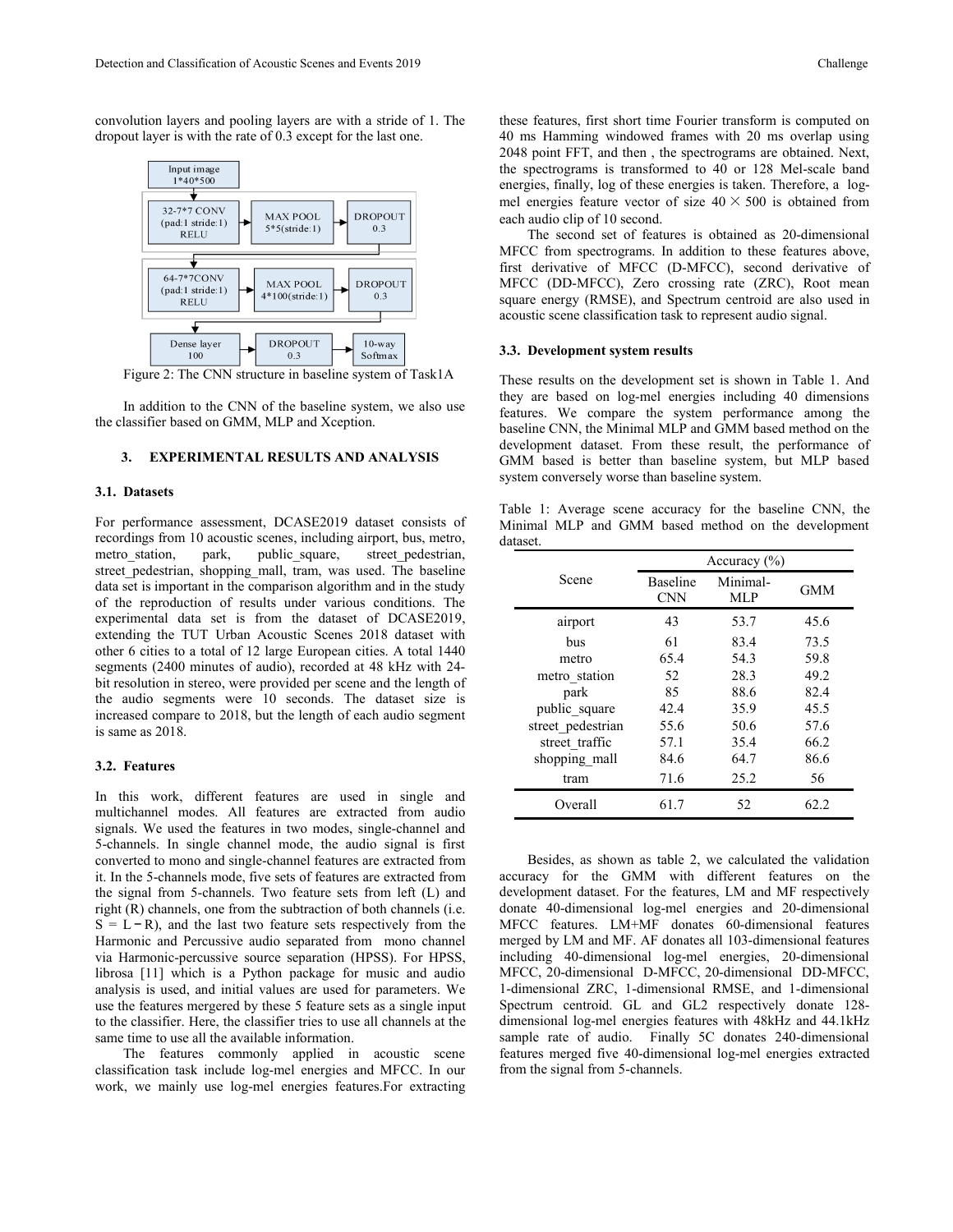As shown as table 2, the performance of log-mel energies features are similar to MFCC features in GMM based system. However, GMM based system combing log-mel energies and MFCC features obtains better performance than the single type features. moreover, GMM based system combing seven type features totaled 103-dimensional obtains the best performance in all the GMM based systems. It means the more features and the number of feature type, the better GMM based system performance is.

Table 2: Validation accuracy for the GMM with different features on the development dataset.

|                       |      |      |             | Accuracy $(\% )$ |      |      |      | J                   | 24k 500                            |
|-----------------------|------|------|-------------|------------------|------|------|------|---------------------|------------------------------------|
| Scene                 | LM   | MF   | LM<br>$+MF$ | AF               | GL   | GL2  | 5C   | 6<br>$\overline{7}$ | v5 MFCC<br>v5 logmel+MF            |
| airport               | 45.6 | 44.7 | 40.9        | 43.2             | 45.8 | 43.5 | 55.1 | 8                   | <sub>CC</sub><br>v5 all features   |
| bus                   | 73.5 | 71.6 | 71.6        | 73.7             | 77.8 | 76.6 | 68.7 | 9                   | v3 GMM                             |
| metro                 | 59.8 | 58   | 61.9        | 67.9             | 64   | 53.3 | 55   |                     | v4 GMM all f                       |
| metro st<br>ation     | 49.2 | 45.5 | 44.4        | 47.8             | 47.8 | 47.4 | 54   | 10                  | eatures                            |
| park                  | 82.4 | 83.7 | 82.1        | 83.7             | 77.5 | 80.8 | 80.1 | 11                  | v <sub>4</sub> GMM log<br>mel+MFCC |
| public s<br>quare     | 45.5 | 48.6 | 47.5        | 50.4             | 53   | 61   | 50.4 | 12                  | v4 GMM MF<br>CC                    |
| street pe<br>destrian | 57.6 | 71.4 | 68          | 60.5             | 52.4 | 53.5 | 50.1 | 13                  | Mini-MLP                           |
| street tra<br>ffic    | 66.2 | 60.1 | 65.3        | 68.3             | 65.7 | 57.1 | 69.5 | 14                  | Mini-MLP 200                       |
| shopping<br>mall      | 86.6 | 84.8 | 85.8        | 89.3             | 88.8 | 89.9 | 89.6 | 15                  | v2 GMM                             |
| tram                  | 56   | 53.7 | 57.8        | 57.8             | 58.9 | 62.6 | 58.5 | 16                  | v2 GMM 44.1                        |
| Overall               | 62.2 | 62.2 | 62.5        | 64.3             | 63.2 | 62.6 | 63.1 | 17                  | v11 GMM mu<br>ti-channel           |

During addressing the ASC task, we attempted nearly 20 systems to improve the system performance. The parameter settings of these systems in DCASE 2019 task1a is shown in table 3. Where N donates the index of individual system. The sampling rate and feature dimension is respectively expressed by fs and dim. For the CNN applied in baseline system include two convolution layers, so it is abbreviated into 2-CNN. For the urgent challenge time, we didn't test the development system performance of Xception based system.

To obtain better system performance, we tried some ensemble system based these system. In other words, I use these systems as subsystems of ensemble system to improve system  $\frac{1}{1}$ performance.

 $\frac{2}{\text{Accoding}}$  to experiment, we obtain an ensemble system  $\frac{2}{3}$   $\frac{264}{3}$   $\frac{11}{7}$   $\frac{1}{137}$   $\frac{3}{7}$ integrating the results of 16 systems by majority vote. The indexes of these 16 systems are number 1 to 16. The overall test  $\frac{3}{4}$ indexes of these 16 systems are number 1 to 16. The overall test<br>accuracy is 65.7%.<br>Besides, We found the testing performance of system 15 is<br>better than other systems. To maximize the performance of accuracy is 65.7% .

Besides, We found the testing performance of system 15 is  $\frac{9}{5}$  6 1 better than other systems. To maximize the performance of  $\frac{1}{7}$ better than other systems. To maximize the performance of  $\frac{1}{2}$ <br>ensemble system, based on 16 systems above, we increase the<br>mainle of arctive systems above, we increase the weight of system 15 in ensemble system via using it twice. The overall test accuracy of new ensemble system is 66.3% . The confusion matrix is shown in figure 2.

Table 3: The parameter settings of systems in DCASE 2019 task1a.

| N              | system                             | fs(kHz) | dim | classifier          | Accura<br>$cy(\%)$ |
|----------------|------------------------------------|---------|-----|---------------------|--------------------|
| $\mathbf{1}$   | baseline                           | 48      | 40  | 2-CNN               | 61.7               |
| $\overline{2}$ | v1 baseline fs<br>12k              | 12      | 40  | 2-CNN               | 60                 |
| $\overline{3}$ | v1 baseline fs<br>12k 500          | 12      | 40  | $2$ -CNN            | 58.4               |
| $\overline{4}$ | v1 baseline fs<br>24k              | 24      | 40  | $2$ -CNN            | 61.3               |
| 5              | v1 baseline fs<br>24k 500          | 24      | 40  | 2-CNN               | 60.3               |
| 6              | v5 MFCC                            | 48      | 40  | 2-CNN               | 59.1               |
| $\overline{7}$ | v5 logmel+MF<br>CC                 | 48      | 60  | 2-CNN               | 59.7               |
| 8              | v5_all_features                    | 48      | 103 | 2-CNN               | 61.7               |
| 9              | v3 GMM                             | 48      | 40  | <b>GMM</b>          | 62.2               |
| 10             | v4 GMM all f<br>eatures            | 48      | 103 | <b>GMM</b>          | 64.3               |
| 11             | v <sub>4</sub> GMM log<br>mel+MFCC | 48      | 60  | <b>GMM</b>          | 62.5               |
| 12             | v4 GMM MF<br>CC                    | 48      | 20  | <b>GMM</b>          | 62.2               |
| 13             | Mini-MLP                           | 48      | 40  | Mini-<br><b>MLP</b> | 52                 |
| 14             | Mini-MLP 200                       | 48      | 40  | Mini-<br>MLP        | 50.9               |
| 15             | v2 GMM                             | 48      | 128 | <b>GMM</b>          | 63.2               |
| 16             | v2 GMM 44.1                        | 44.1    | 128 | <b>GMM</b>          | 62.6               |
| 17             | v11 GMM mu<br>ti-channel           | 48      | 240 | <b>GMM</b>          | 63.1               |
| 18             | v7 Xception                        | 48      | 40  | Xception            |                    |

According to experiment, we obtain an ensemble system integrating the results of 16 systems by majority vote. The indexes of these 16 systems are number 1 to 16. The overall test accuracy is 65.7% .

Besides, We found the testing performance of system 15 is better than other systems. To maximize the performance of ensemble system, based on 16 systems above, we increase the weight of system 15 in ensemble system via using it twice. The overall test accuracy of new ensemble system is 66.3% . The confusion matrix is shown in figure 3.



Figure 3: The confusion matrix of new ensemble system